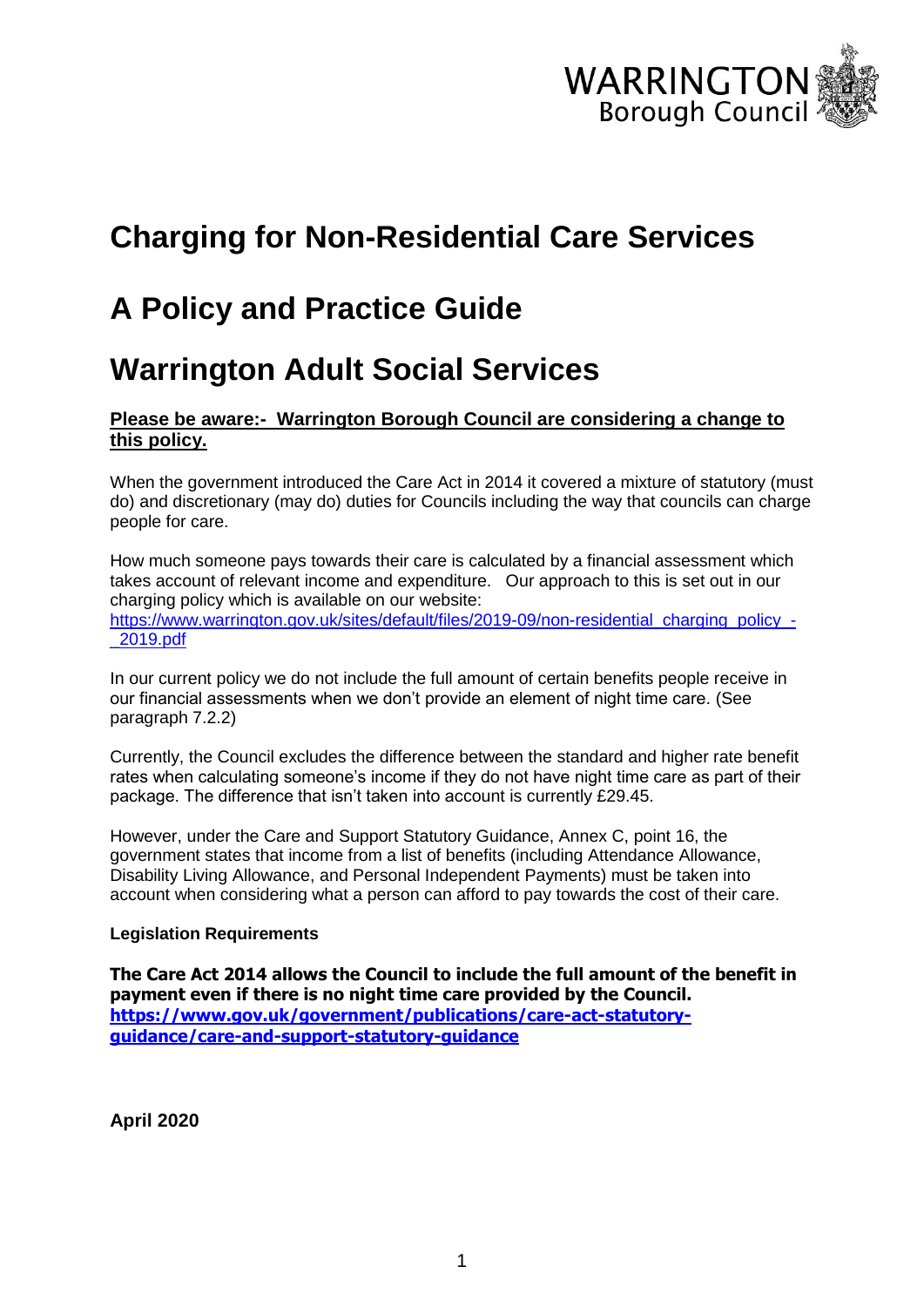# **Contents**

- 1. Introduction Why Social Services charge for some services
- 2. The range of chargeable services that come under this policy 2.1.Chargeable services not subject to this policy
- 3. Charges to other local authorities using services of Warrington Adult Social **Services**
- 4. Services for which no charge is made to the service user
- 5. Circumstances when people cannot or may not be charged
- 6. The principles underlying this charging policy
- 7. How charges will be assessed and eligibility for benefits checked
	- 7.1.The framework for assessing charges and eligibility for benefits
	- 7.2. Calculating the Maximum Assessed Charge (MAC)
		- 7.2.1. General principles
		- 7.2.2. Income
			- Income which is fully taken into account
			- Income which is partly taken into account
			- Income which is fully disregarded
		- 7.2.3. Capital
		- 7.2.4. Allowances
			- Personal allowance
			- Household expenses allowance
			- Disability related expenditure (DRE) allowance
			- Individual disability related expenditure assessments
- 8. Eligibility and paying for care
- 9. Appeals against charges
- 10.Debt Management
- 11.Standards

**Appendix A –** Non-Residential Care Charges **Appendix B –** Guidance note on assessing for Disability Related Expenditure **Appendix C –** Guide to the Appeals Procedure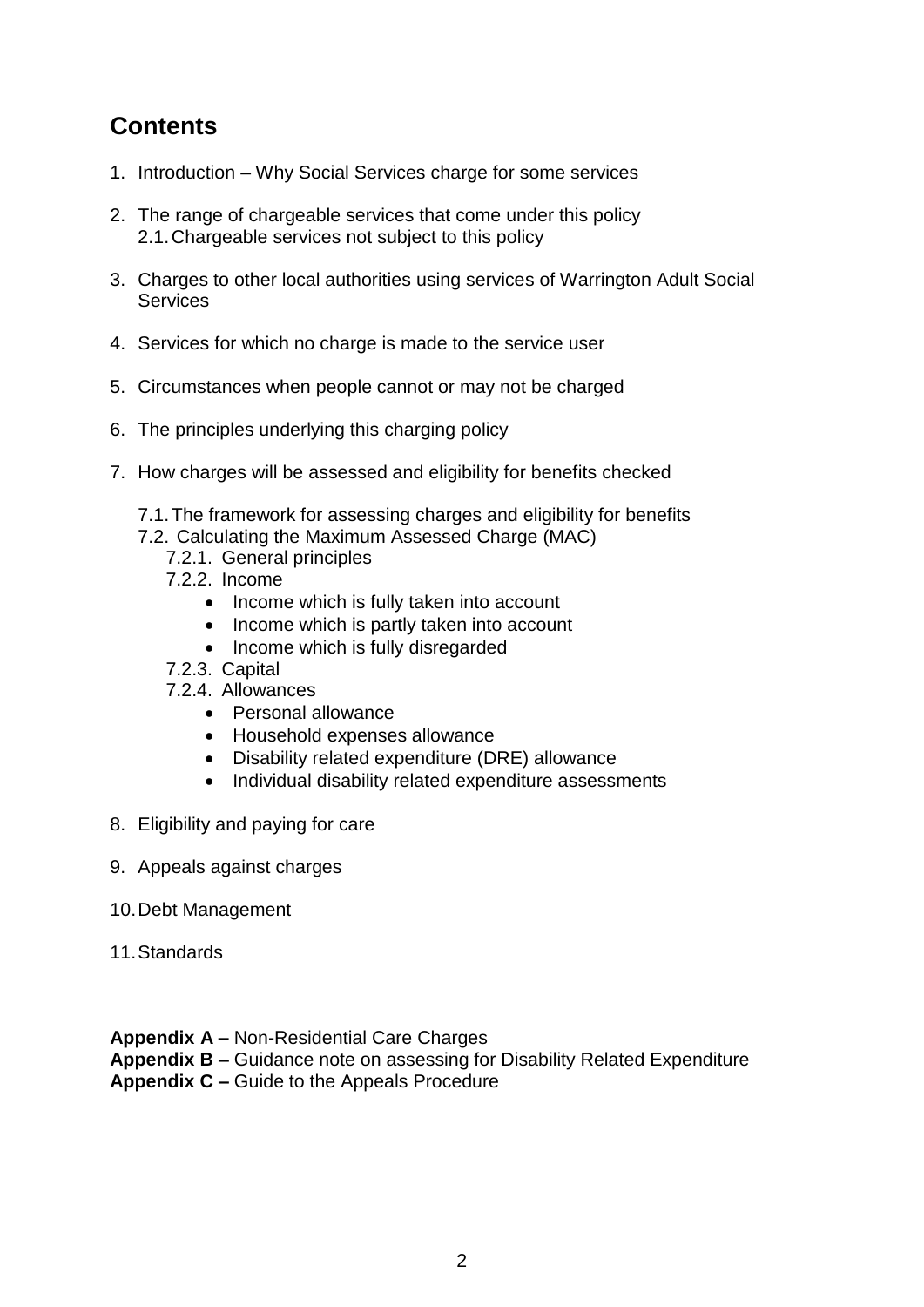# **1. Introduction – Why Adult Social Care charge for some services**

Warrington Adult Social Care provides a range of services for vulnerable people, but is reliant on income from charges to help pay for them. Without this income, service levels could not be maintained.

Central Government anticipates that Social Services will partly fund its services from these charges and takes this into account when it calculates the amount it allocates to the Council.

Our charging policies take into account each individual's ability to contribute towards the cost of their services. A financial assessment, including disability related benefits and expenditure, will be undertaken for all service users who receive non-residential services such as home care, day care and supported living services. Meals, Community Alarms and assisted travel to day centres will be charged as a flat rate charge in addition to the assessed charge. The assessment of charges is combined with a service which provides a check to make sure people are getting all the benefits to which they are entitled.

The policy has been devised to meet the following Department of Health (Central Government) legislation and guidelines:

- Care And Support Statutory Guidance (Care Act 2014)
- LA Circular (2001) 1 Intermediate Care.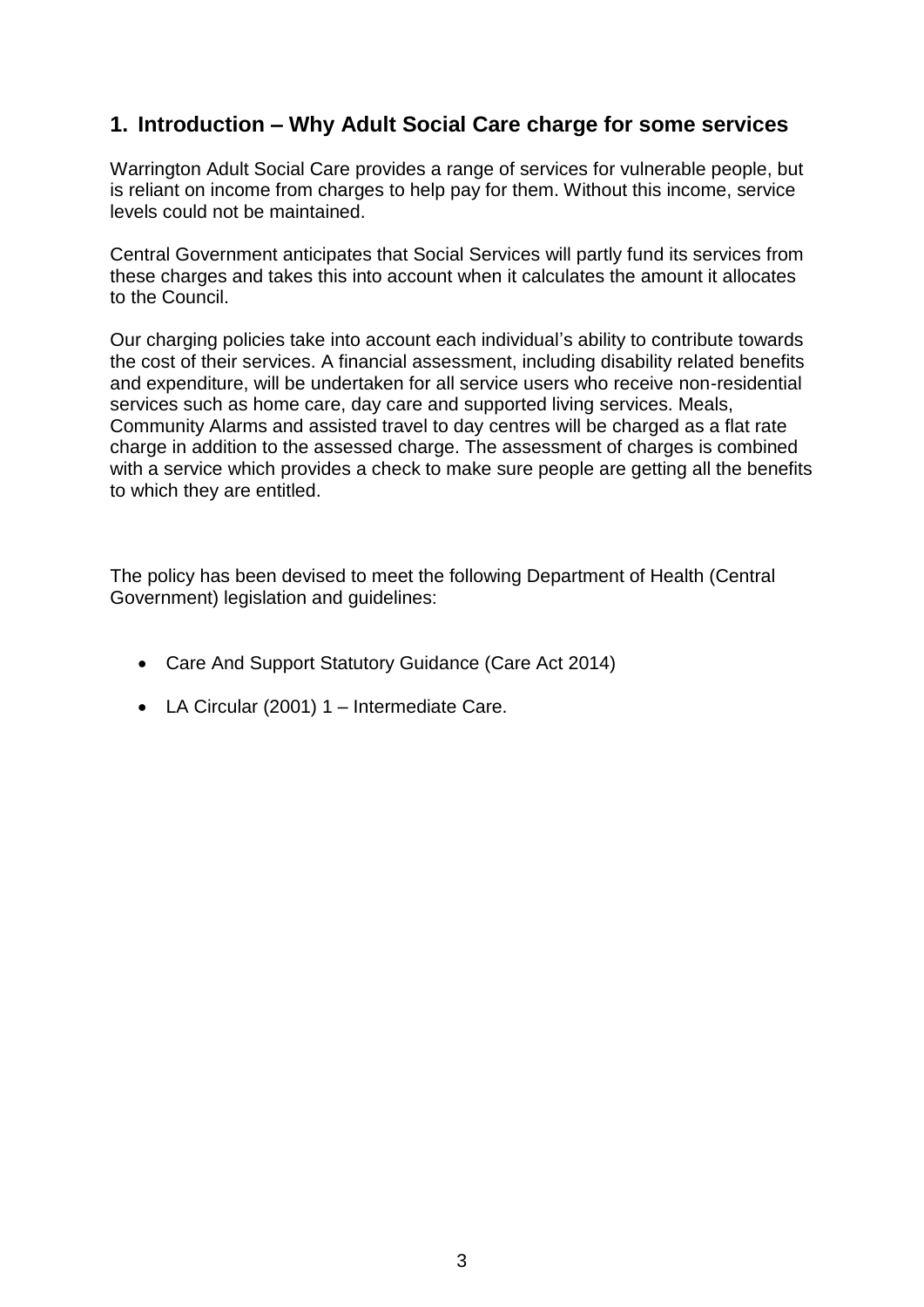## **2. The range of chargeable services that come under this policy**

 **Social day care** either in social services run day centres or purchased on behalf of the service user from the voluntary or private sectors or shared lives day care.

Transport where provided will be charged for separately as a flat rate, non-financially assessed charge. If you wish to cancel your scheduled transport we require 24 hours' notice, otherwise you will be charged. Consideration will be given to unavoidable cancellations when 24 hours' notice is not given (e.g. due to illness or if a carer is late to help get ready). To cancel the transport, please contact the specialist transport department on tel: 01925 442624 or 01925 442625 (office hours 8:30 am to 5:00 pm Monday to Thursday and 8:30 am to 4:30 pm Fridays) or, outside office hours, please leave a message on the Team's answering machine.

Charges will be for a session of day care which may differ according to the setting. The cost of meals is not normally included in the charge but will be charged for separately as a flat rate charge.

 **Personal Home Care (Domiciliary Care)** – if provided by Adult Social Services or purchased by them for the service user.

This will be charged for at variable rates. Where more than one care staff is required to carry out a care task the charge will be levied for both carers.

Where individuals who are receiving a service have to go into hospital the Council will continue to charge that individual their assessed charge (for a maximum of two weeks) as the Council continue to be invoiced by the care provider. This is to protect the placement and ensure retaining the provider's availability following a short stay in hospital by the service user.

If you need to cancel your care, e.g. for holidays, visiting family, family providing temporary care, etc, please contact your provider as soon as possible. You are required to give at least two weeks' notice to the provider and you will be charged for this notice period.

#### **Important Note:**

**You might find that a provider could charge you less or more than the council charges its service users who choose to use the council's contracts. If you are assessed as having to pay the full cost of your care, or your actual charges are less than your maximum assessed charge, then you should be aware that it may cost you less to arrange your care directly with a social care service provider. This may enable you to negotiate services and fees with more choice and control in order to meet your needs**.

From April 2018 the council has imposed an initial set up fee and an admin charge for full cost payers and you need to factor this into your calculation. Charges can be found at Appendix A.

- **Supported Living –** Provided mainly to service users through a network of supported tenancies which takes into account the intensive 24 hour care needs combined with rehabilitation services.
- **Direct Payments**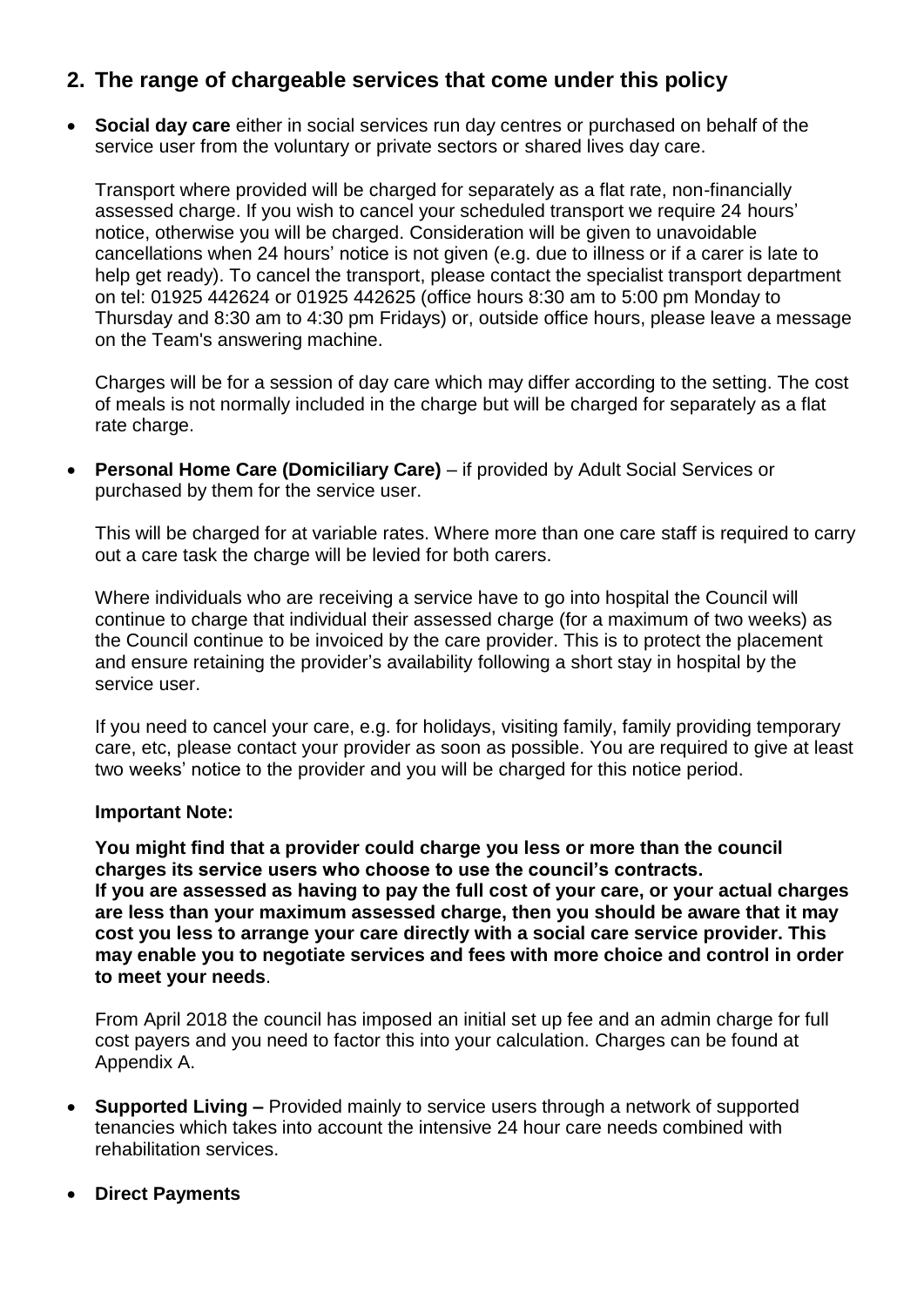- **Non-residential social care services wholly or in part funded by Health** under section 28A of the NHS Act 1977. A charge will be made for that service if it will normally be charged for by Social Services.
- **Jointly funded services with Health Services** only the social care services, normally charged for by social services, would be charged for.
- **Non-residential out of borough services** provided by other local authorities but purchased on behalf of our service users.
- **Housing Support Services provided through "Supporting People"**

Applicable to some "Supporting People" services where the service user is not in receipt of housing benefit and has requested a financial assessment of their ability to pay.

## **2.1 The chargeable services which are not subject to this policy**

- **All permanent residential care services.** This is charged under the Government's Care and Support Statutory Guidance (CASS).
- **All respite or short term residential care services –** will be charged under the Government's Care and Support Statutory Guidance (CASS).
- For people staying overnight or for a weekend in respite residential care, the charge for this care will be deemed to cover a full 24 hour period.

## **3. Charges to other local authorities using services of Warrington Adult Social Services**

Other local authorities purchasing the Directorate's services will be charged at the full cost of the service, and will charge the service user according to their own charging policies.

## **4. Services for which no charge is made to the service user**

- All assessments of community care needs
- All advice services
- Aids to daily living
- Intermediate Care (provided by arrangement with the NHS) up to 6 weeks. In exceptional circumstances an extension of this period could be made after a full re-assessment.
- Supported Employment Services.

## **5. Circumstances when people cannot or may not be charged**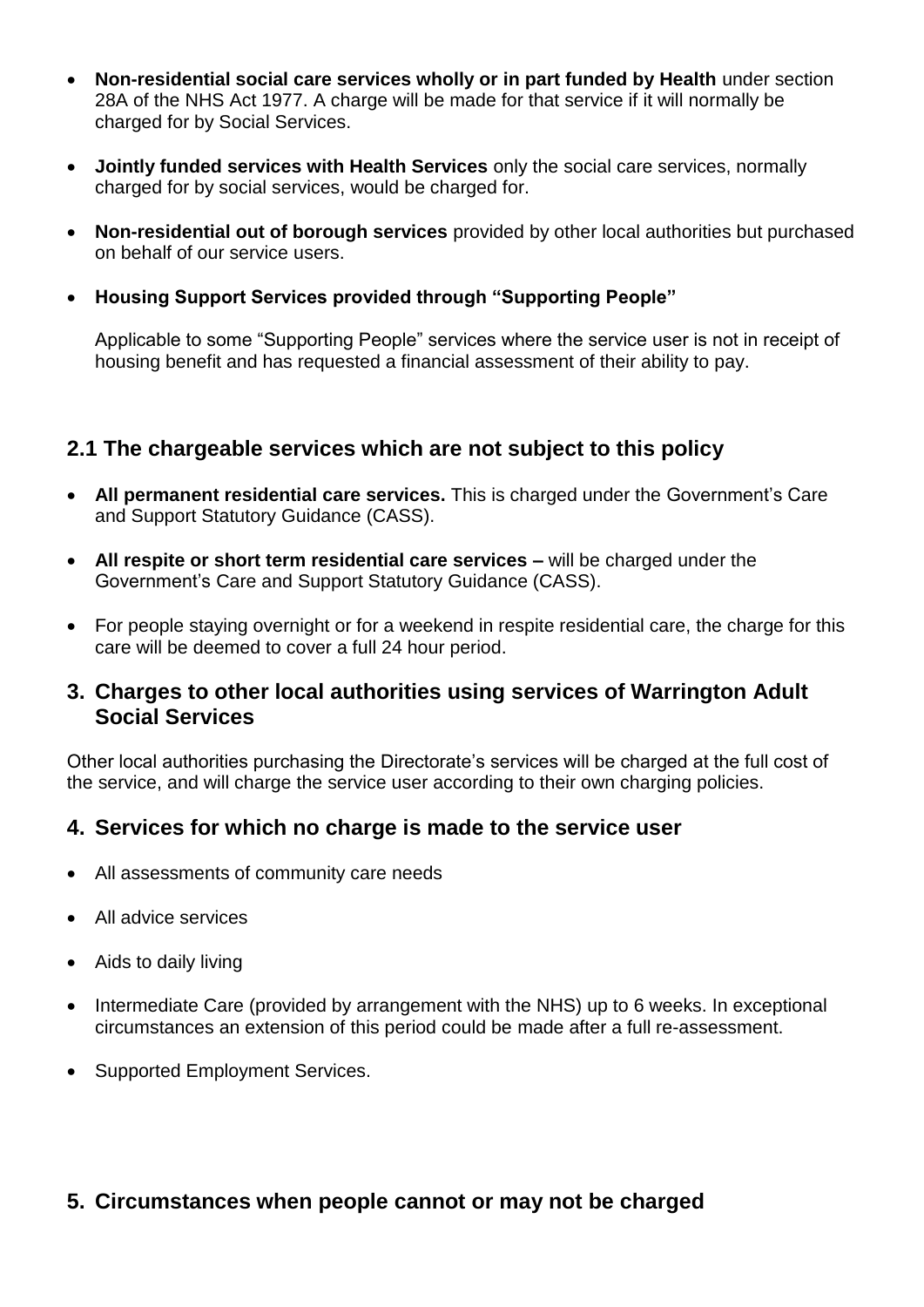- People suffering from Creutzfeldt Jacob Disease cannot be charged.
- People subject to section 117 of the Mental Health Act 1983 cannot be charged.
- People assessed as Continuing Care (via NHS funded care team) will not be charged for their services.

# **6. The principles underlying this charging policy**

- The service user is at the centre of the policy and processes.
- A financial assessment offers the service user the opportunity to lower their charges and increase their benefits.
- Warrington Adult Social Services will strive to enable the provision of appropriate benefits advice through our partnerships with other agencies and providers as part of our commitment to social inclusion.
- We will aim to maximise our service users' incomes in order to improve quality of life and reduce dependency.
- The costs of disability are recognised by our policy.
- Getting our financial assessment right first time helps the service user to understand the policy and reduces the likelihood of loss of income to the department.
- Integrating all charges will ensure a service user's income is not brought below the levels set out by central government.
- Decisions about the provision of services by the Family and Wellbeing Directorate will be taken independently of financial circumstances.
- Generating income from charges is essential to maintain and modernise our services.

# **7. How charges will be assessed and eligibility for benefits checked.**

# **7.1 The framework for assessing charges and eligibility for benefits**

- Each service user will be assisted to complete a financial assessment detailing his/her income and expenditure where applicable. This will usually take place during a home visit to the service user by a Client Finance Advisor from the Financial Assessment Team.
- Each service user will be eligible for free benefits advice at the time of their financial assessment, and further assistance to complete claim forms and obtain benefits.
- Only the individual service user's means will be assessed for charges, except when they can reasonably be considered to have access to savings or income other than earnings held in a partner's name or in joint names.
- Disability related expenses will be considered where advised, in setting charges for all service users, irrespective of whether or not they receive disability benefits such as Attendance Allowance, Disability Living Allowance Care Component or Personal Independence Payment Daily Living Component.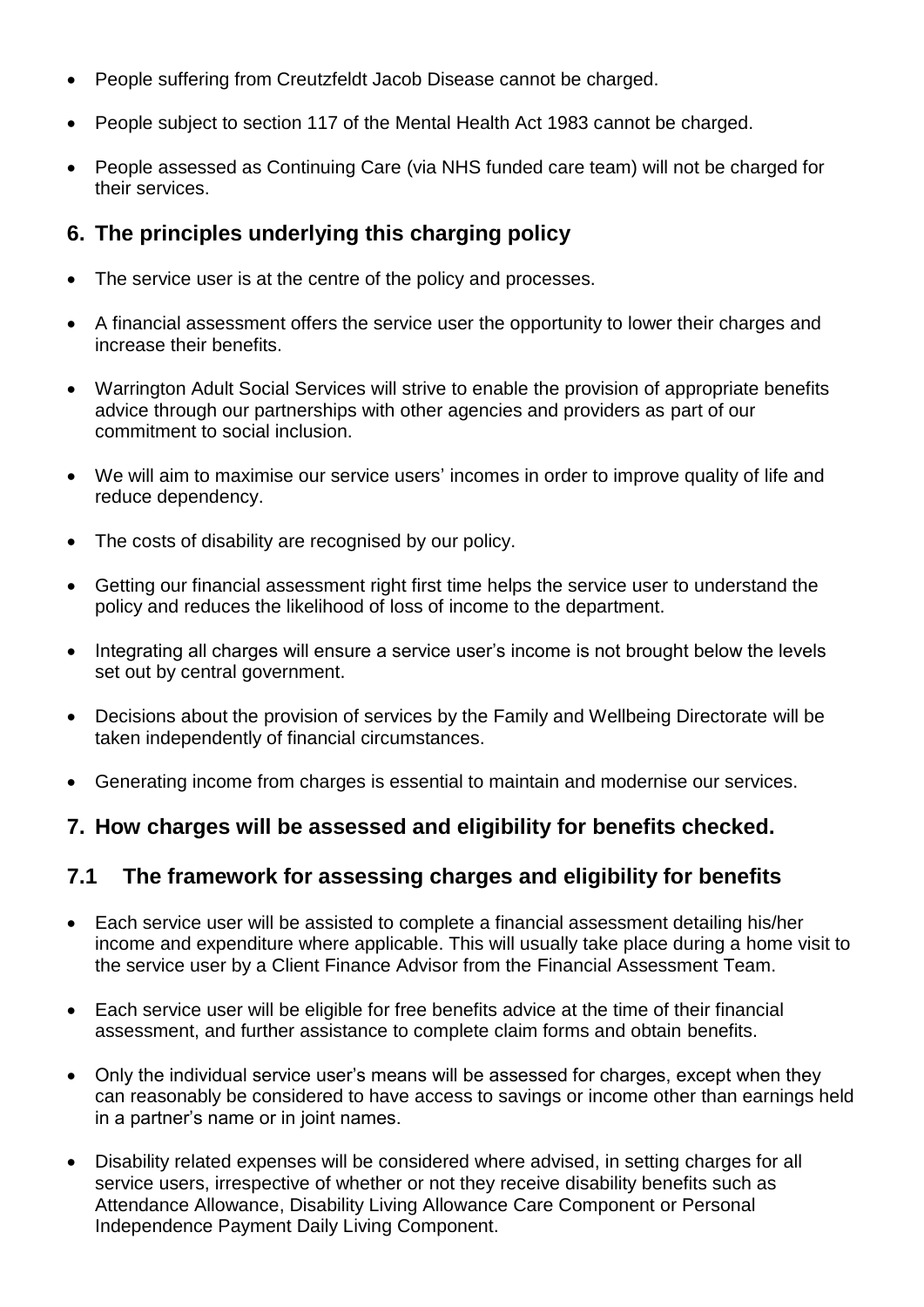- If a service user does not wish to have a financial assessment and therefore not take advantage of possible increased income and lower charges, they will be asked to pay the "standard price" for the service. If they are unable to pay their charges then this will be reviewed. "Standard prices" are at Appendix A.
- All the service user's package cost will be set against their "*Maximum Assessed Charge*" (MAC) which is the highest amount they would have to pay for services as decided by their financial assessment. For most people, this amount will be less than the total "standard price of their services".
- Meals, community alarms and assisted travel to day care will be charged as a flat rate nonassessed charge in addition to the charge for home care, day care and supported living services.
- The service user will be offered a range of methods of payment for their services.
- Failure to pay a charge by the specified date will be followed up promptly and sensitively in accordance with Council debt recovery policy by letter and/or when necessary, a visit. If a service user refuses to pay their charges as a last resort, their debts may be pursued through the civil courts.
- If a service user is having difficulty in paying the charge, it is important that they contact the Income and Assessment Team immediately to make arrangements to pay. If a service user feels they cannot pay their charges they can use the Appeals procedure as outlined in section 9.
- Both the cost of services and the service user's ability to pay will be reviewed annually.
- The Maximum Assessed Charge will also be reviewed on request of the service user where the service user advises the Department of any change in their financial circumstances which may affect their "ability to pay".
- Any other increase will be consulted upon before implementation.
- Service users will be invoiced every 4 weeks in arrears. The service package cost for the 4 week period will be based on actual service received. However, the Council reserves the right to review these arrangements in the interest of efficiency.
- There will be further consultation if changes are made to this policy.

# **7.2 Calculating the Maximum Assessed Charge (MAC)**

# **7.2.1 General Principles**

The maximum assessed charge is the most that any individual will be expected to pay for their services (with the exception of meals and specialist assisted transport). The Client Finance Advisor will calculate the maximum charge to a service user by adding together their **INCOME**  and any **CAPITAL** then deducting any **ALLOWANCES** that can be made. If there is anything left over after allowances, this will be deemed to be the service user's **DISPOSABLE INCOME.**  The maximum assessed charge will be 100% of the **DISPOSABLE INCOME** amount. The maximum assessed charge will be compared to the standard price of the services being received and the service user will be charged the lower of the two.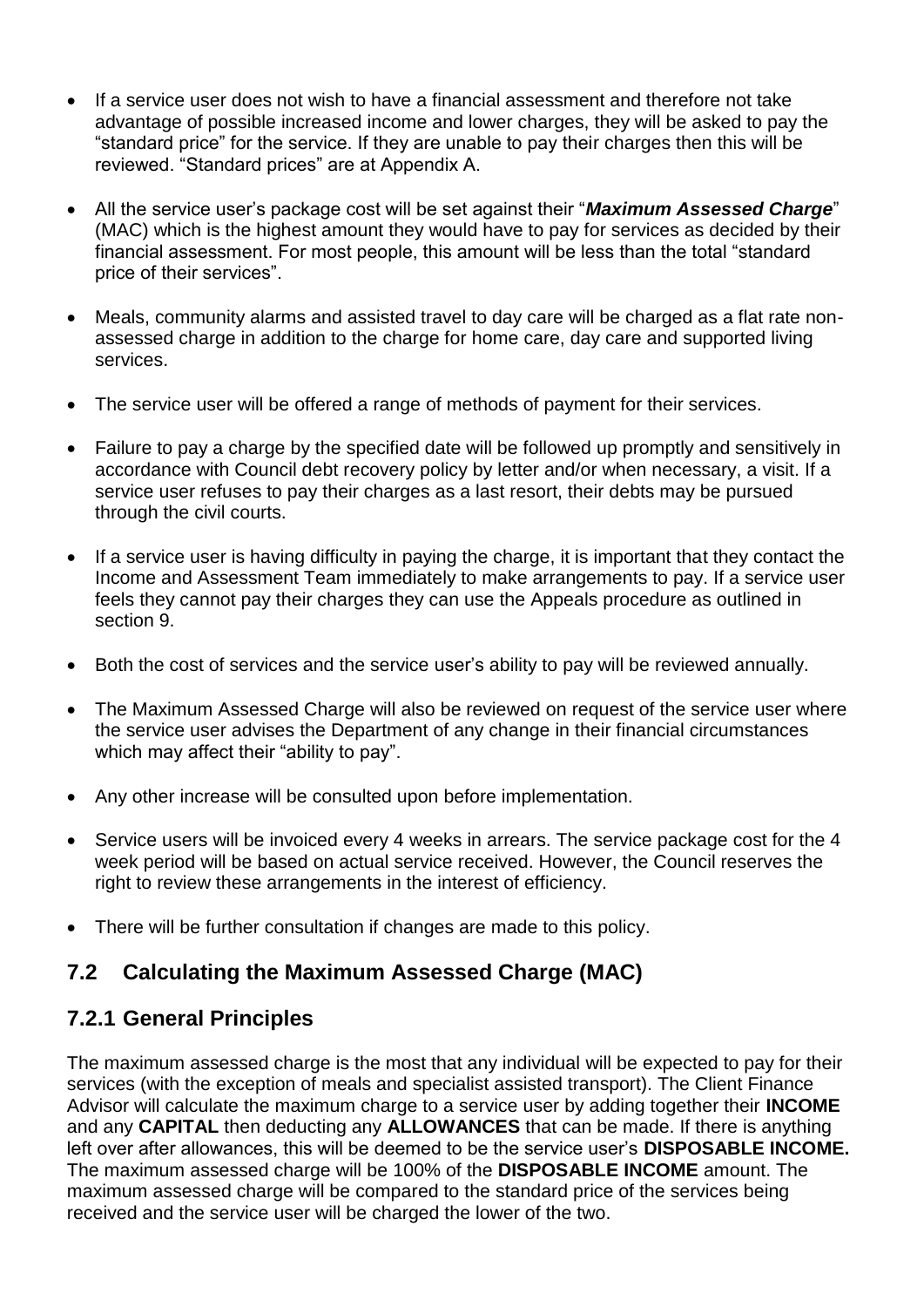# **7.2.2 Income**

Income will include all money received by the service user on a regular basis or a payment they receive which relates to a particular length of time.

Income will be treated in one of three different ways. These lists are not exhaustive but give an indication of the types of income and their treatment:-

#### **Income which is taken fully into account**

Examples of types of income which are taken fully into account are:- Attendance Allowance Disability Living Allowance (care component) Personal Independence Payment Daily Living Component Most DWP benefits (e.g. Income Support, Pension Credit, Constant Attendance Allowance, Exceptionally Severe Disablement Allowance, Severe disability premium, Incapacity benefit, Employment Support Allowance, Universal Credit) Retirement and/or personal pensions Occupational/works pensions Annuity Income Income from insurance policies Income from rent Maintenance

#### **Income which is fully disregarded**

Examples of types of income which are fully disregarded are:-

- Pension Savings credit
- Mobility component of DLA
- Personal Independence Payment Mobility Component
- Christmas bonus
- War Disablement pension (mobility component)
- Social fund payments
- War widow's special payments
- Winter fuel payments
- Child benefit
- Earnings from employment
- Disabled person's tax credit
- Working families tax credit
- Armed forces compensation scheme

The amounts of Attendance Allowance, Disability Living Allowance Care Component and Personal Independence Payment Daily Living Component that are paid for night time care, if no night time care is being provided by social services. In these cases however, it is reasonable for any disability-related expenses claimed for night time care to be reduced by any payment of benefit made for night time care.

- War Disablement Pension
- War Widow's Pension

The lists above are not exhaustive.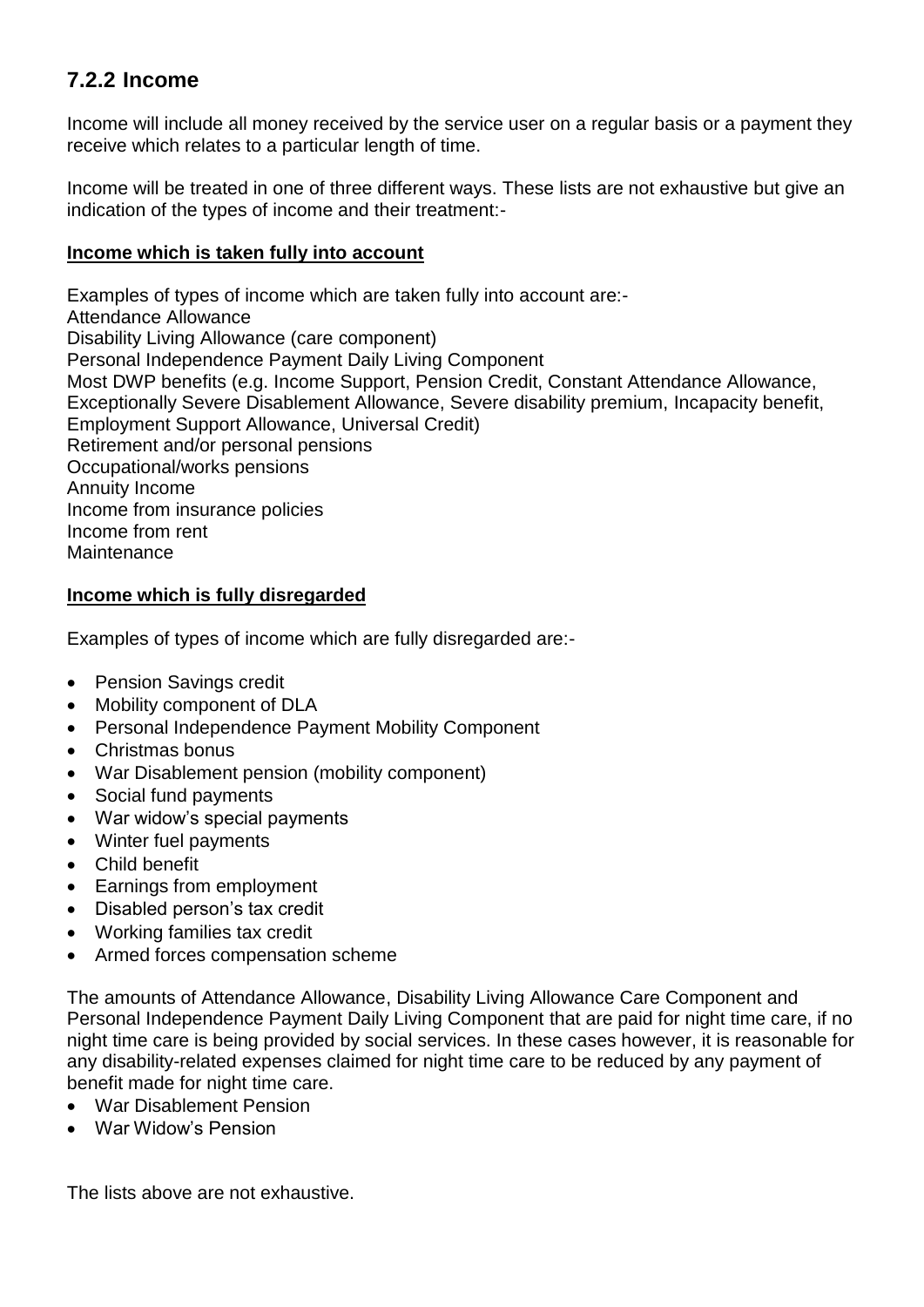# **7.2.3 Capital**

Capital will include all forms of cash savings, e.g.

- Money in the bank/building society current and deposit accounts
- Post Office / National Savings and Premium Bonds.
- PEPs and ISAs
- Stocks, Shares and Unit Trusts
- Money owed by third parties
- Any other cash savings

Capital will be assessed according to its value at the time of any financial assessment. In order to verify *savings and other investments* Client Finance Advisors will need to check up to date balances in passbooks and statements. *Stocks and shares* and *property or land* will have to be recorded and assessed at its market value at the date of financial assessment.

The surrender value of any life insurance, private pensions or annuities will be disregarded, unless taken out in order to avoid payment of charges.

The same levels of capital contribution as in the Care and Support Statutory Guidance (CASS) will be applied.

A service user will not be asked to make a capital contribution to their charges if their total capital is below £14,250. If a service user has capital above £23,250 they will be expected to pay the full standard price for their care services.

Any service user with capital between £14,250 and £23,250 will be asked to make a weekly capital contribution of £1 for each £250 (or part thereof) above £14,250. This "tariff" income will be deemed as income and added together with other income before any allowances are deducted.

If capital has been earmarked by a service user for a particular piece of disability related equipment (e.g. a stair lift or a wheelchair) any such capital over £14,250 will be disregarded for up to 6 months, or longer if reasonable. Confirmation of such expenditure will be requested.

Where a person transfers any capital to a third party to avoid paying charges, they will be assessed as retaining that capital.

The value of any other property owned or part owned by the service user will be regarded as capital.

*The value of a property occupied by a service user as their sole or main dwelling will be disregarded.*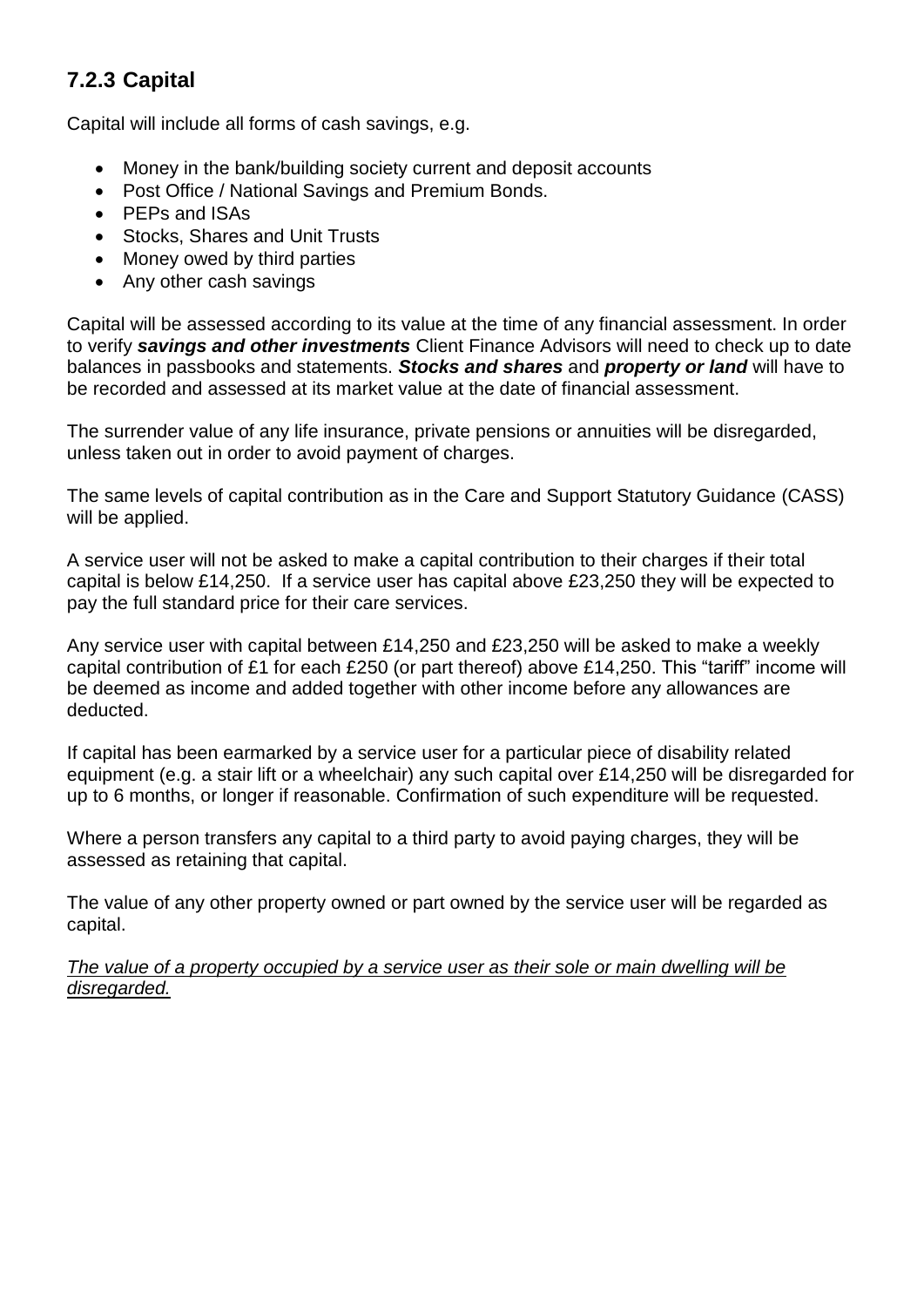# **7.2.4 Allowances**

#### **Personal Allowances**

A mandatory allowance will be given according to the Care and Support Statutory Guidance (CASS)

Single person aged under 60 **E131.75** per week Single person aged 60+ not receiving state pension £131.75 per week Single person aged 60+ receiving state pension E189.00 per week

A person with income below the relevant amounts will be assessed to pay a nil charge however a benefits check may result in a higher income level.

#### **Household Expenses Allowance**

An allowance may be made for reasonable additional expenses a service user may have to maintain their home which is not included in the personal allowance. The amount of allowance will be calculated by using information about household expenses provided to the Client Finance Advisor.

Examples of costs which could be allowed are:

Rent or mortgage (net of any housing benefit received). Where a person may be living with relatives and relative is in receipt of housing benefit and a non-dependent charge has been deducted, we will allow this.

Council Tax (net of any Council Tax support received) Service charges or repairs not covered by Housing benefits/ Universal Credit Maintenance payments made by court order

No allowances will be made for the following which should be paid from the "Personal Allowance" disregarded:-

Water rates Insurance Loans (including hire purchase and catalogues) Normal fuel bills, TV licences etc Telephone etc

#### **Disability Related Expenditure (DRE) Allowance**

We will award a standard weekly DRE allowance based on a service user's disability related benefits income as follows:

- 1. No disability related benefits £0
- 2. Lower or Middle rate DLA, Standard PIP or lower rate AA £5.00 / week
- 3. Higher rate DLA, Enhanced PIP or higher rate AA £7.00 / week.

These standard allowances will be reviewed and revised if necessary on an annual basis as actual disability related expenditure information is gathered and may increase or decrease as a result.

#### **Individual Disability Related Expenditure (DRE) Assessments**

Should a service user feel that the standard allowance they have been awarded does not accurately reflect their disability related expenditure allowed under this policy, they may request an individual assessment of their disability related expenditure, where they can provide supporting evidence of such expenditure. It should be considered that any individual assessment of disability related expenditure may be lower or higher than the standard award as a result of such an assessment.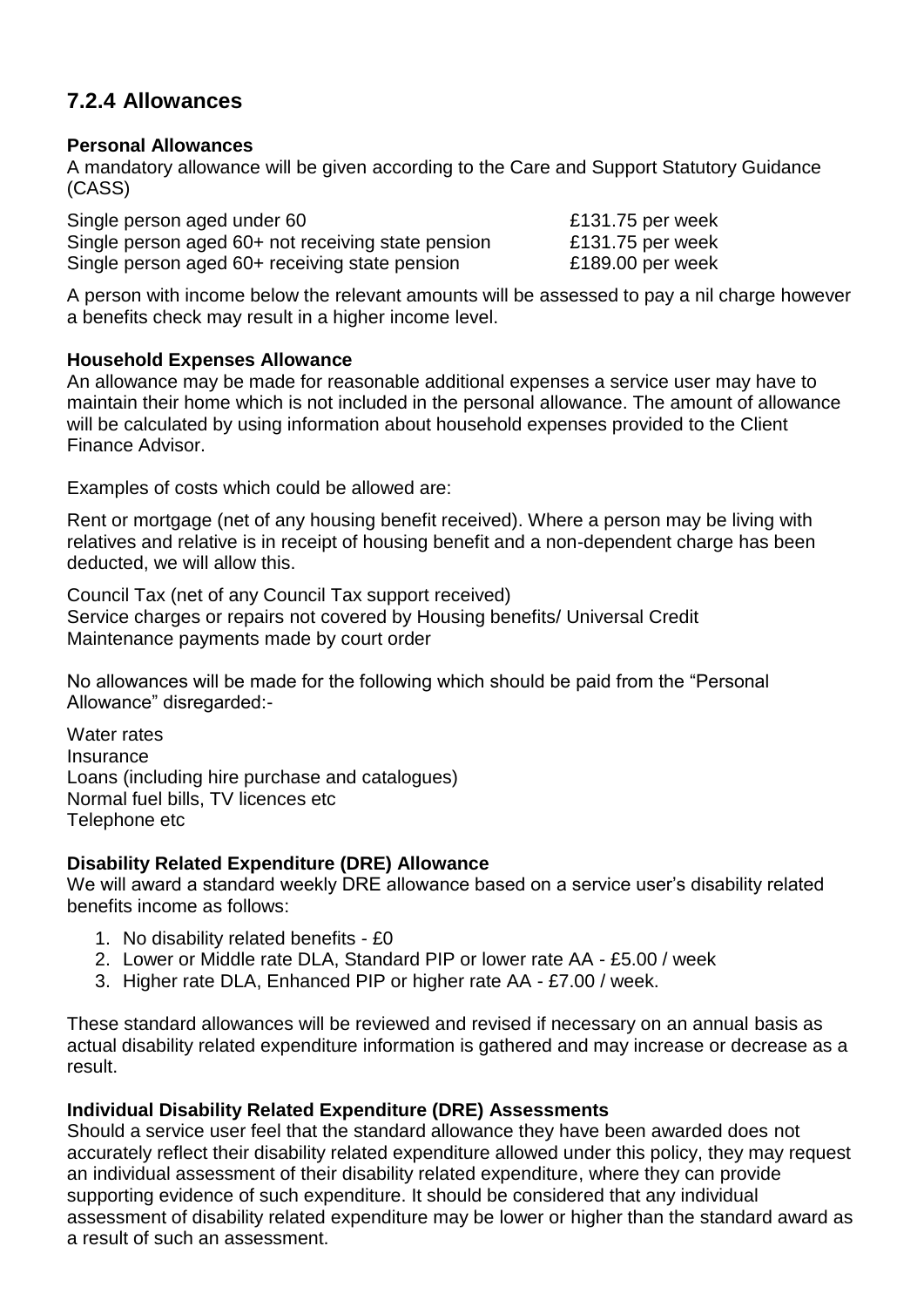Types of expenditure made necessary by any disability might include:

- Payment for a community alarm system.
- Higher than usual fuel bills
- Additional costs due to a special diet
- Purchase of equipment such as a stair lift or electric wheelchair
- Privately arranged care or domestic help
- Additional laundry costs
- Additional cost of clothing, bedding and footwear

The above list is not exhaustive and any expenditure will be considered in light of individual needs and may include items or services not mentioned above. Further guidance on DRE allowances can be found at Appendix B.

No additional allowance will be made for meals or transport charges made for day care provided. These charges will be regarded as "ordinary expenditure" and are therefore charged in addition to the maximum assessed charge.

# **8. Eligibility and Pay for Care**

Check to see if you're eligible for help towards the cost of you care. Our online calculator can help you to find out how much you may need to pay towards your care based on your income, savings and expenses. You will find this on our website, visit

<https://carecalculator.warrington.gov.uk/>

# **9. Appeals against charges**

When a service user indicates they disagree with the way their charge has been calculated, they can ask for a review of their charge usually via their social worker who will pass on the appeal to the Financial Assessment Team. On receipt of such a request, a different financial assessor will review the original financial assessment. This person will check that the assessment has been carried out fully in line with this policy and will review in particular the application of disregarded disability related expenditure. If the service user still disagrees with the charge, the assessment will be referred to the Operational Director of Adult Social Care who will either reduce, waive or uphold the charge. Any decision to waiver will be reviewed on a regular basis. The full appeals procedure is attached at Appendix C.

# **10. Debt Management**

The management of outstanding debt will be undertaken in a balanced manner. It is the responsibility of officers of the Authority to collect monies due to Warrington Borough Council in accordance with our corporate debt management procedures. However, this will be done in a sensitive manner and, as necessary, in a progressive manner with court action used as a last resort.

# **11. Standards**

The Council will strive to achieve the highest standards of service but should a service user be unhappy with the standard of service they have received (but not the actual determination of charges which can be addressed as detailed above) they can use the Families and Wellbeing Directorate's complaints procedure.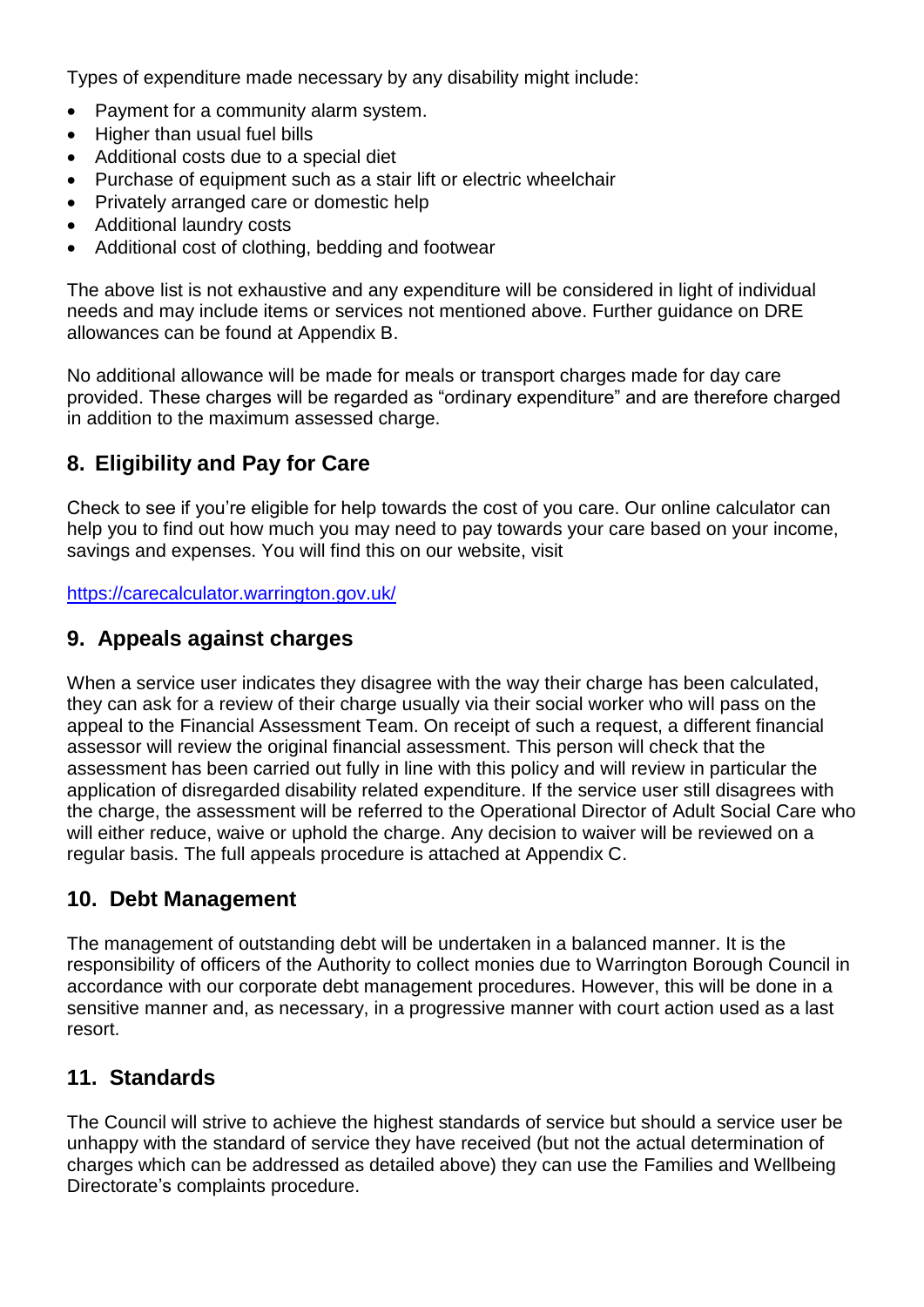# **Non-Residential Care Charges – April 2020 – March 2021**

## **Standard Prices for services included in a financially assessed charge:-**

| Home Care                                    | £ 13.41 per 60 mins visit<br>£ 10.34 per 45 mins visit<br>£ 7.17 per 30 mins visit<br>£ 5.66 per 15 mins visit |  |
|----------------------------------------------|----------------------------------------------------------------------------------------------------------------|--|
| Day Care                                     | £ 40.00 per day                                                                                                |  |
| Non-financially assessed flat-rate charges:- |                                                                                                                |  |

| Transport      |  | £ 4.24 per single journey |
|----------------|--|---------------------------|
| Day Care meals |  | £ 2.05 to £2.67 per meal  |

# **Personal Allowances:**

| Single person aged under 60                        | £131.75 per week |
|----------------------------------------------------|------------------|
| Single person aged 60+ not receiving state pension | £131.75 per week |
| Single person aged 60+ receiving state pension     | £189.00 per week |

Standard Disability Related Expenditure Allowances:-

Based on disability related benefits being received.

- 4. No disability related benefits £0
- 5. Lower or Middle rate DLA, Standard PIP or lower rate AA £5.00 / week
- 6. Higher rate DLA, Enhanced PIP or higher rate AA £7.00 / week.

Admin Charges for full cost payers:-

Initial set up cost: £50.00 Ongoing charge: £4.00 per week

Capital Limits:-

Lower limit £14,250 Upper limit £23,250

A capital tariff contribution of £1 per week for every £250 between the upper and lower limit will apply.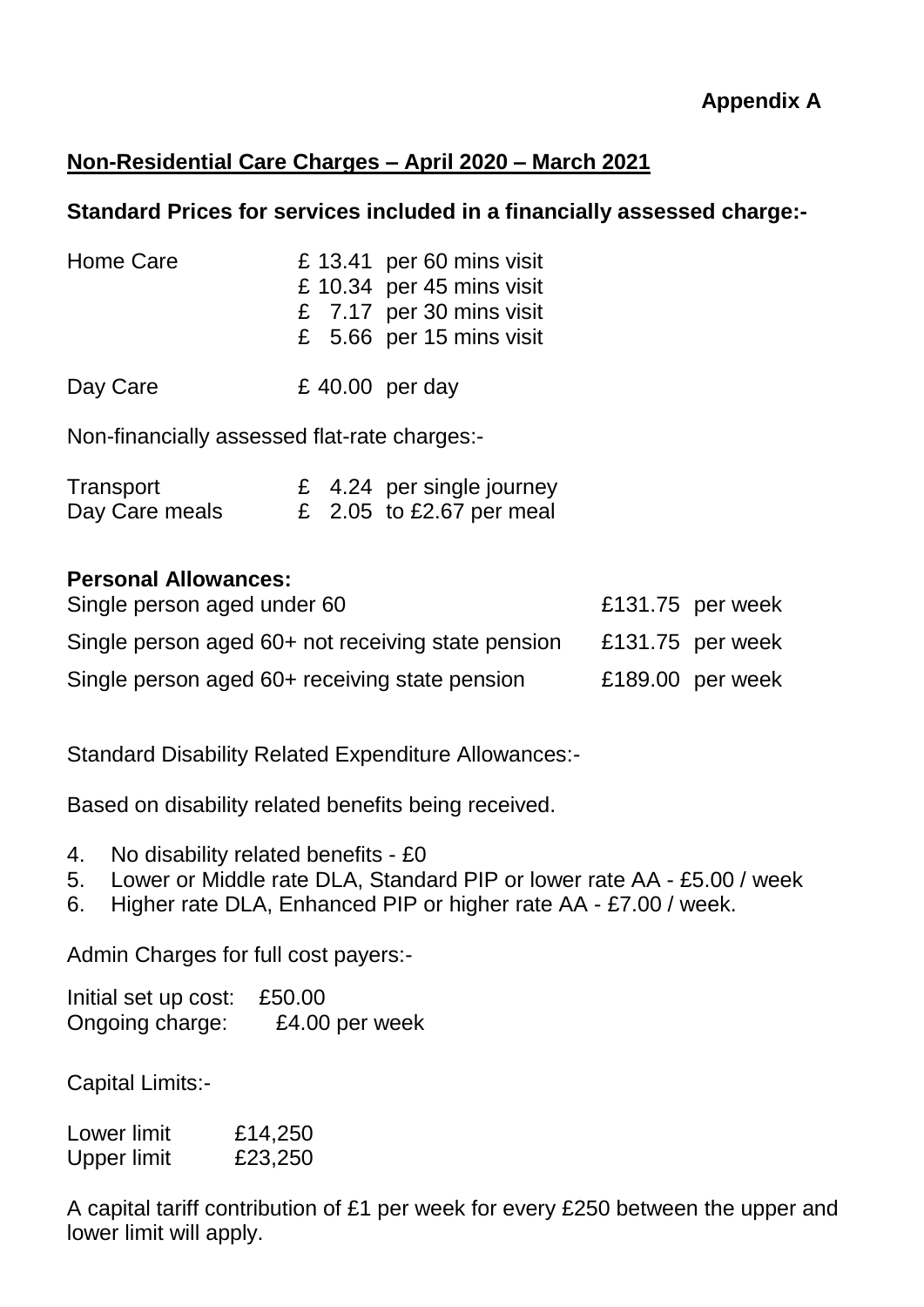# **Assessing for Disability Related Expenditure (DRE)**

We will award standard amounts of DRE under the charging policy for all charge payers based on experience of average claims of DRE. However, where a service user indicates that they believe that their actual expenditure may be more than the standard amount, they may request a full individual assessment of their disability related expenditure. This will involve a visit by a financial assessor who will assist the service user in determining how much disability related expenditure they may claim. The service user will be required to evidence expenditure with receipts, etc.

We will award a standard DRE as follows based on levels of disability related benefits:

- 1. No disability related benefits £0
- 2. Lower or Middle rate DLA, Standard PIP or lower rate AA £5.00 / week
- 3. Higher rate DLA, Enhanced PIP or higher rate AA £7.00 / week.

People will be advised of their standard award of DRE and advised that they can request a detailed individual assessment of DRE if they are unhappy with their standard award. The individual assessment would replace the standard award and may result in a service user being awarded more, less or nothing depending on the outcome.

#### **Detailed Individual DRE Assessment**

The information below details the types of expenditure which can be allowed as DRE although this list is not exhaustive and individual circumstances will always be taken into consideration.

An allowance should be made for excessive fuel and power costs (gas, electricity etc) incurred by a service user. The Government has identified typical annual fuel and power figures for six scenarios. Any fuel and power costs above these amounts should be allowed as an expense.

| Single person in flat or terraced property | £1,552.50 |
|--------------------------------------------|-----------|
| Couple in flat or terraced property        | £2,046.07 |
| Single person in semi-detached property    | £1,648.98 |
| Couple in semi-detached property           | £2,171.72 |
| Single person in detached property         | £2,007.93 |
| Couple in detached property                | £2,643.97 |

Gas and electricity bills etc should be kept for a full 12 month period by the service user as evidence of increased costs and reviewed after a year. Other evidence such as payments made on bank statements may be used to make an initial evaluation of costs.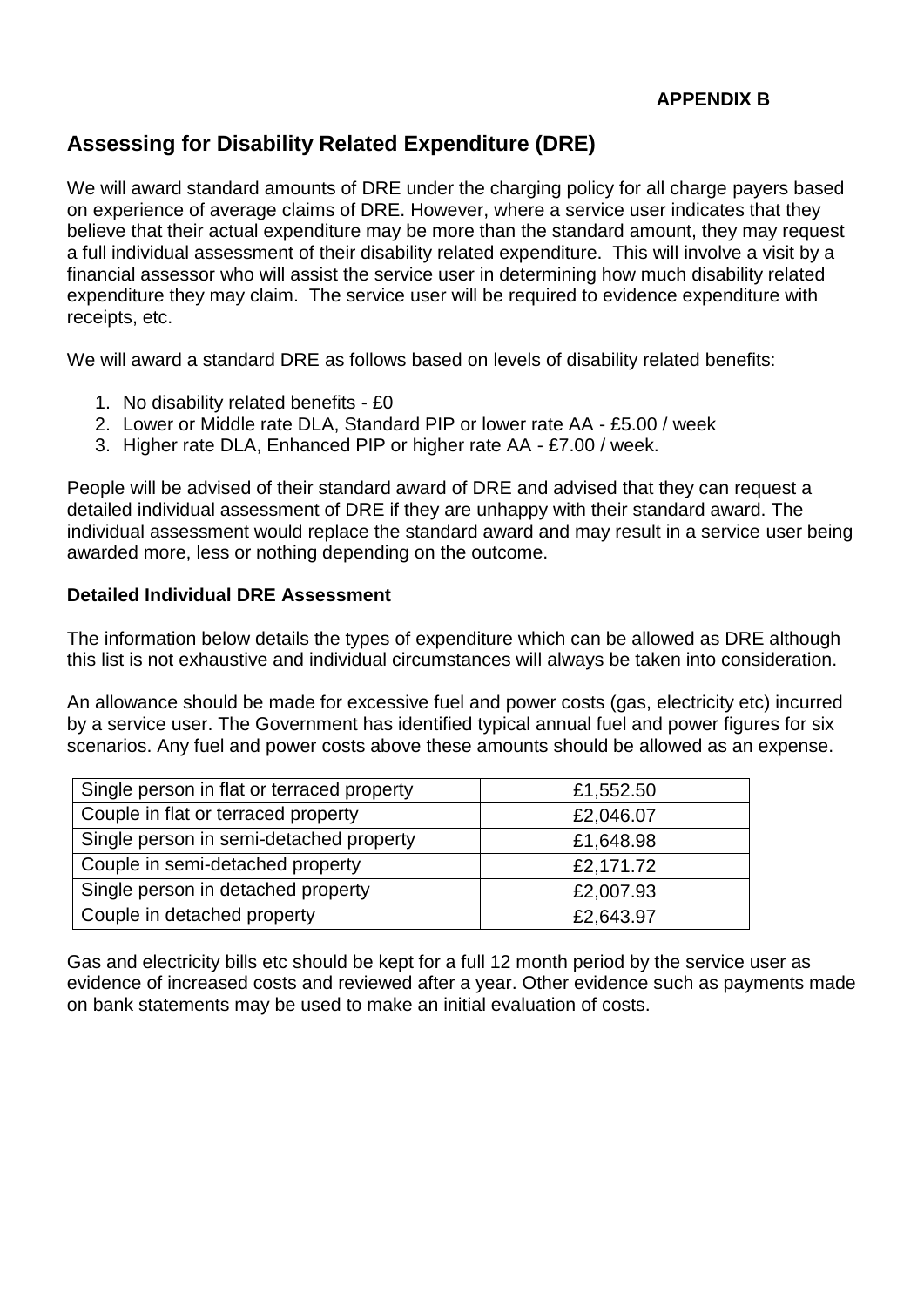The following are recommended allowances for possible identified items and examples of reasonable evidence requirements.

| Item of expenditure                                           | <b>Weekly</b><br>allowance                                                                                                          | Notes/evidence required.                                                                                                                                                                                                                                                                        |
|---------------------------------------------------------------|-------------------------------------------------------------------------------------------------------------------------------------|-------------------------------------------------------------------------------------------------------------------------------------------------------------------------------------------------------------------------------------------------------------------------------------------------|
| <b>Community Alarm</b><br>Costs (Care Call etc)               | £3.50pw (Max)                                                                                                                       | Allow full weekly amount of cost of Community<br>Alarm if not covered within rent or Supporting<br>People.<br>Evidence of bill required.                                                                                                                                                        |
| <b>Privately Arranged</b><br>Care                             | <b>Actual Cost</b>                                                                                                                  | Allow actual cost if not provided by Social Services<br>and not met by Supporting people. Must be<br>identified in Care Plan. Must show invoice of regular<br>payment to individual or agency. Care purchased by<br>a service user above our residential ceiling limits will<br>not be allowed. |
| <b>Cleaning/Domestic</b>                                      | £10.41pw (max)                                                                                                                      | Allow full weekly cost up to maximum.<br>Receipts/invoices would be required to prove<br>expenditure.                                                                                                                                                                                           |
| <b>Laundry Costs</b>                                          | £3.35pw                                                                                                                             | Allow where incontinence is identified or other<br>illness which may cause additional need for laundry<br>in excess of normal needs. Are there more than 4<br>loads per week? If service wash then receipt<br>required.                                                                         |
| Special Diet due to<br>illness or disability                  | Discretionary.                                                                                                                      | As special dietary needs may not be more<br>expensive than normal.<br>Receipts of special purchases required. Must have<br>evidence of specific dietary need due to illness or<br>disability.                                                                                                   |
| Special clothing or<br>Footwear                               | Discretionary.<br>Additional cost/52                                                                                                | Receipts of special purchases required.<br>Discretionary as may not be more expensive than<br>normal. Would deduct cost of a normal item.                                                                                                                                                       |
| Extra wear and tear<br>on clothing /footwear<br>/bedding etc. | Discretionary.                                                                                                                      | Receipts to prove additional expenditure over<br>reasonable period. Dependent on circumstances.                                                                                                                                                                                                 |
| <b>Extra Water Costs</b>                                      | Metered charges<br>are compared<br>with an average<br>yearly water bill<br>of $£214$ & only<br>the extra allowed.<br>Divided by 52. | Establish why more water than normal may be used.<br>Only allowed if on a meter. Dependent on number of<br>people in house.                                                                                                                                                                     |
| <b>Gardening Costs</b>                                        | $£6.60pw$ (Max)                                                                                                                     | Is it reasonable to assume gardening cannot be<br>carried out by person and is there evidence it is<br>done?                                                                                                                                                                                    |
| Prescription<br>Charges                                       | £ 2.04pw (Max)                                                                                                                      | Must not be in receipt of Income Support. Based on<br>the cost of an annual prepaid certificate.                                                                                                                                                                                                |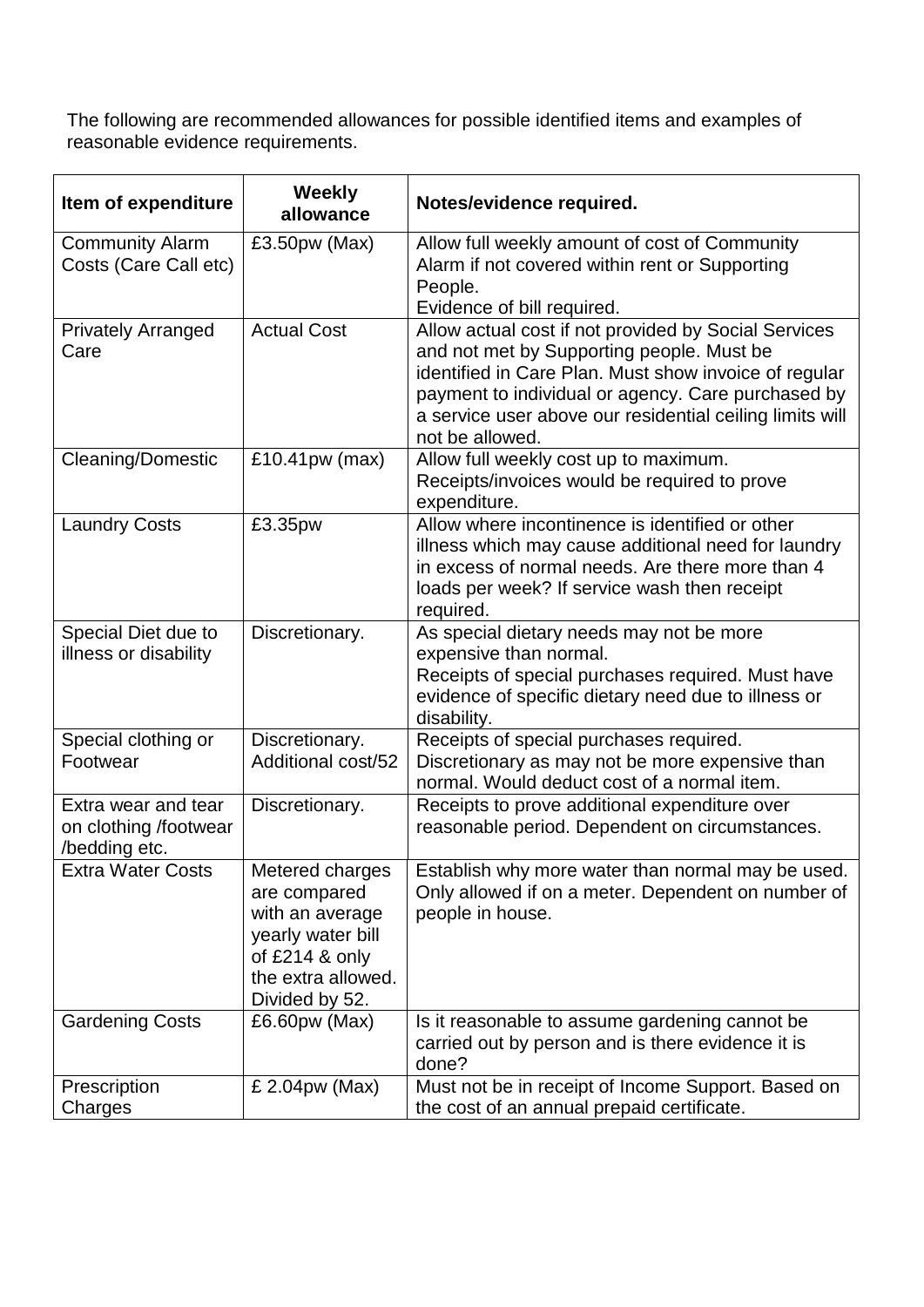| <b>Disability Related Equipment</b> |                                             |                                           |
|-------------------------------------|---------------------------------------------|-------------------------------------------|
|                                     | Including purchase, maintenance and repair. |                                           |
| <b>ITEM</b>                         | <b>MAXIMUM AMOUNT</b>                       | <b>EVIDENCE</b>                           |
| Wheelchair                          | Actual cost divided by 500                  | Evidence of purchase. No allowance if     |
|                                     | (10yr life) up to a maximum                 | equipment provided free of charge.        |
|                                     | of:                                         |                                           |
|                                     | £3.43 per week manual                       |                                           |
|                                     | £8.34 per week powered                      |                                           |
| Powered bed                         | Actual cost divided by 500                  | Evidence of purchase. No allowance if     |
|                                     | (10 yr life) up to a maximum                | equipment provided free of charge.        |
|                                     | of £3.80 per week.                          |                                           |
| Turning bed                         | Actual cost divided by 500                  | Evidence of purchase. No allowance if     |
|                                     | (10 yr life) up to a maximum                | equipment provided free of charge.        |
|                                     | of £6.66 per week.                          |                                           |
|                                     |                                             |                                           |
| Powered reclining                   | Actual cost divided by 500                  | Evidence of purchase. No allowance if     |
| chair                               | (10 yr life) up to a maximum                | equipment provided free of charge.        |
|                                     | of £3.06 per week.                          |                                           |
| Stair-lift                          | Actual cost divided by 500                  | Evidence of purchase. No allowance if     |
|                                     | (10 yr life) up to a maximum                | equipment provided via DFG.               |
|                                     | of £5.34 per week.                          |                                           |
| <b>Other Equipment</b>              | Actual cost divided by 500.                 | Evidence of purchase. No allowance if     |
| e.g., Zimmer,                       | $(10 \text{ yr life})$                      | equipment provided free of charge.        |
| walking sticks, food                |                                             |                                           |
| trolleys, tripods, high             |                                             |                                           |
| chairs etc.                         |                                             |                                           |
| Maintenance and                     | Discretionary based on                      | Must show evidence of purchase of items   |
| Repair costs                        | circumstances. Actual cost                  | or refurb before its expected useful life |
|                                     | of item up to £6.08 per                     | had expired.                              |
|                                     | week.                                       |                                           |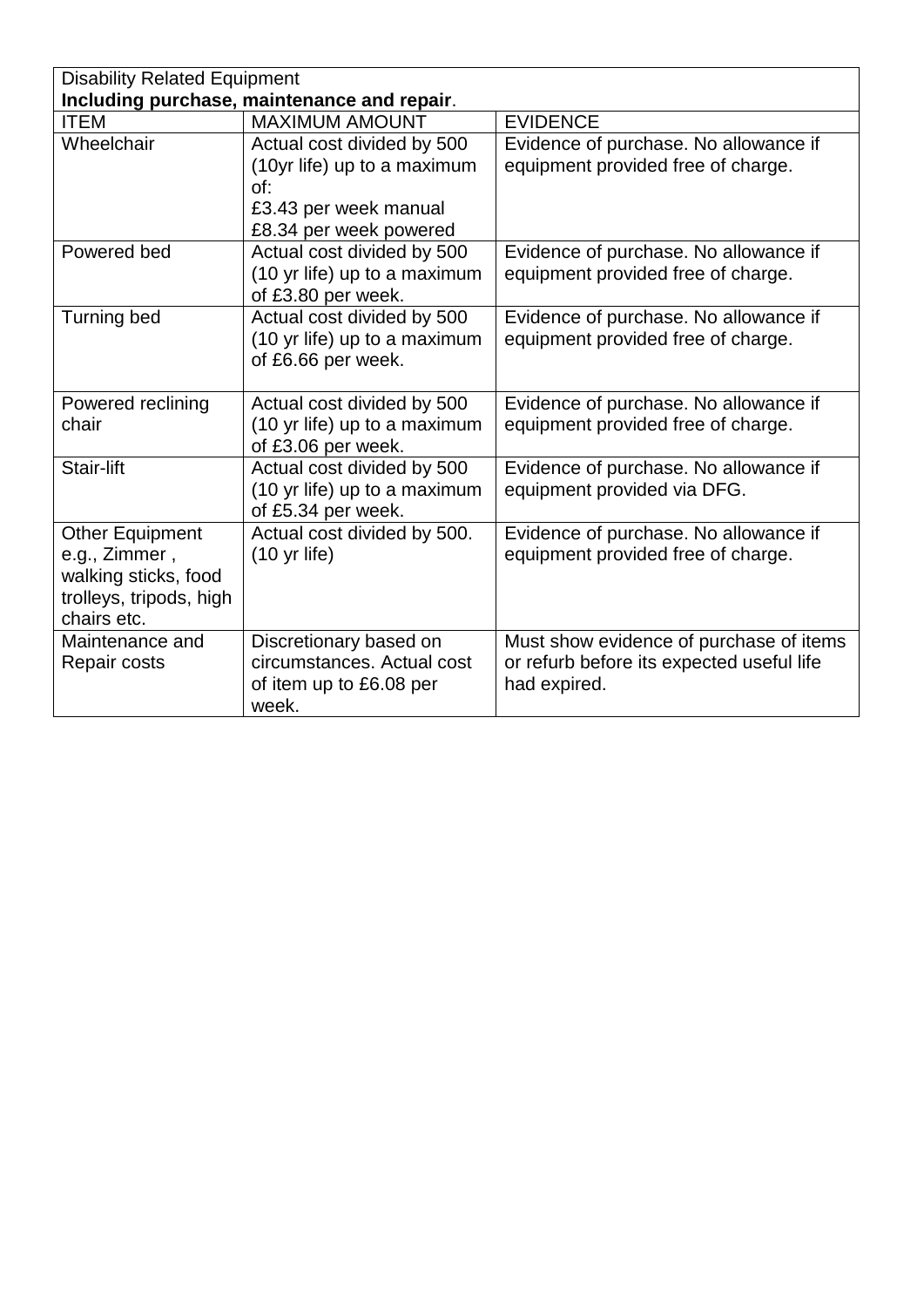# **Charging For Non-Residential Care Services**

## **Guide to the appeals procedure**

Service users have the right to request a review of their charges if they consider the charge is unfair, or if they believe they cannot afford the charge.

It is important that as much information as possible is provided regarding household expenditure, and any other matters that may impact upon the service user's ability to pay.

The decision to waive or review a charge is based primarily on income and expenditure, although other circumstances will sometimes apply. The decision will be based on all the information and documentation provided.

As a general guide, the council seeks to ensure that a service user's residual income, after disability related expenditure and social care charges (including transport charges), does not fall below the basic income support level for a single person or couple under pension age and the basic pension credit amount for a single person or couple over pension age.

There are four courses of action available:

- A temporary reduction in charge (maximum period of 6 months)
- A temporary full non payment (maximum period of 6 months)
- A full or partial write off
- The full charge should be upheld

Any waived charges cannot be applied indefinitely and will be reviewed prior to the waiver end date.

The service user, or their representative, will be informed of the decision. Appeals must be made in writing addressed to:

The Financial Assessment Team Manager Corporate Services Directorate New Town House Ground Floor Warrington WA1 2NH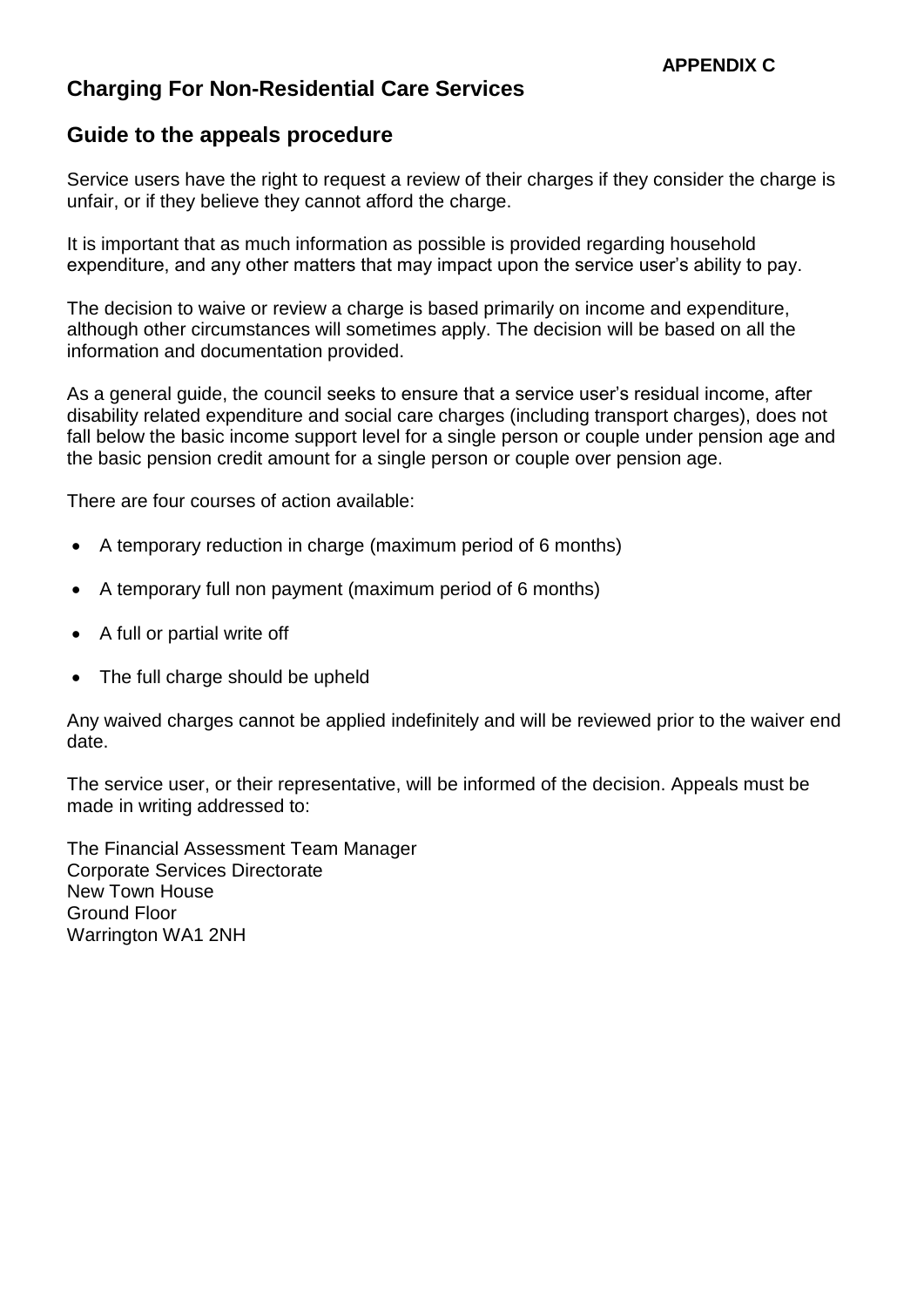## **Non-Residential Care Charges Appeal Form**

The charging policy for non-residential social care services has been designed in line with the Department of Health guidance, "Fairer Charging for Home Care and other Non-residential Social Services". The Council has already taken into consideration any disability related expenditure that you may have, however, in exceptional circumstances the Council may consider reduction or waiving of your social care charges.

If you believe that your circumstances are exceptional, and paying your charges will cause you financial hardship, you may request that the Council consider reducing or waiving your charge.

Please complete the details below.

| Name:           | Ref: |
|-----------------|------|
| <b>Address:</b> |      |
|                 |      |
|                 |      |
|                 |      |

In the table below, please describe the exceptional circumstances, and give full details of any outgoings you have, which cause you difficulty in paying your social care charges. If you would like help to complete this form, please contact your social worker who will be happy to assist you or email the Financial Assessment Team on ssv\_enq@warrington.gov.uk. *Please provide evidence, in the form of receipts, bank statements, etc., covering a period of 3 months to support your Appeal.*

| <b>Expenditure</b>  | Weekly amount (£) | <b>Expenditure</b>         | Weekly amount (£) |
|---------------------|-------------------|----------------------------|-------------------|
| Loans               |                   | Mortgage arrears           |                   |
| Credit cards        |                   | <b>Council Tax arrears</b> |                   |
| <b>Fines</b>        |                   | Water arrears              |                   |
| Maintenance         |                   | Gas arrears                |                   |
| Travel exp          |                   | <b>Electricity arrears</b> |                   |
| <b>Rent arrears</b> |                   | Maintenance arrears        |                   |
|                     |                   | Other                      |                   |

Please give brief details of your exceptional circumstances (please attach separate continuation sheet(s) if necessary).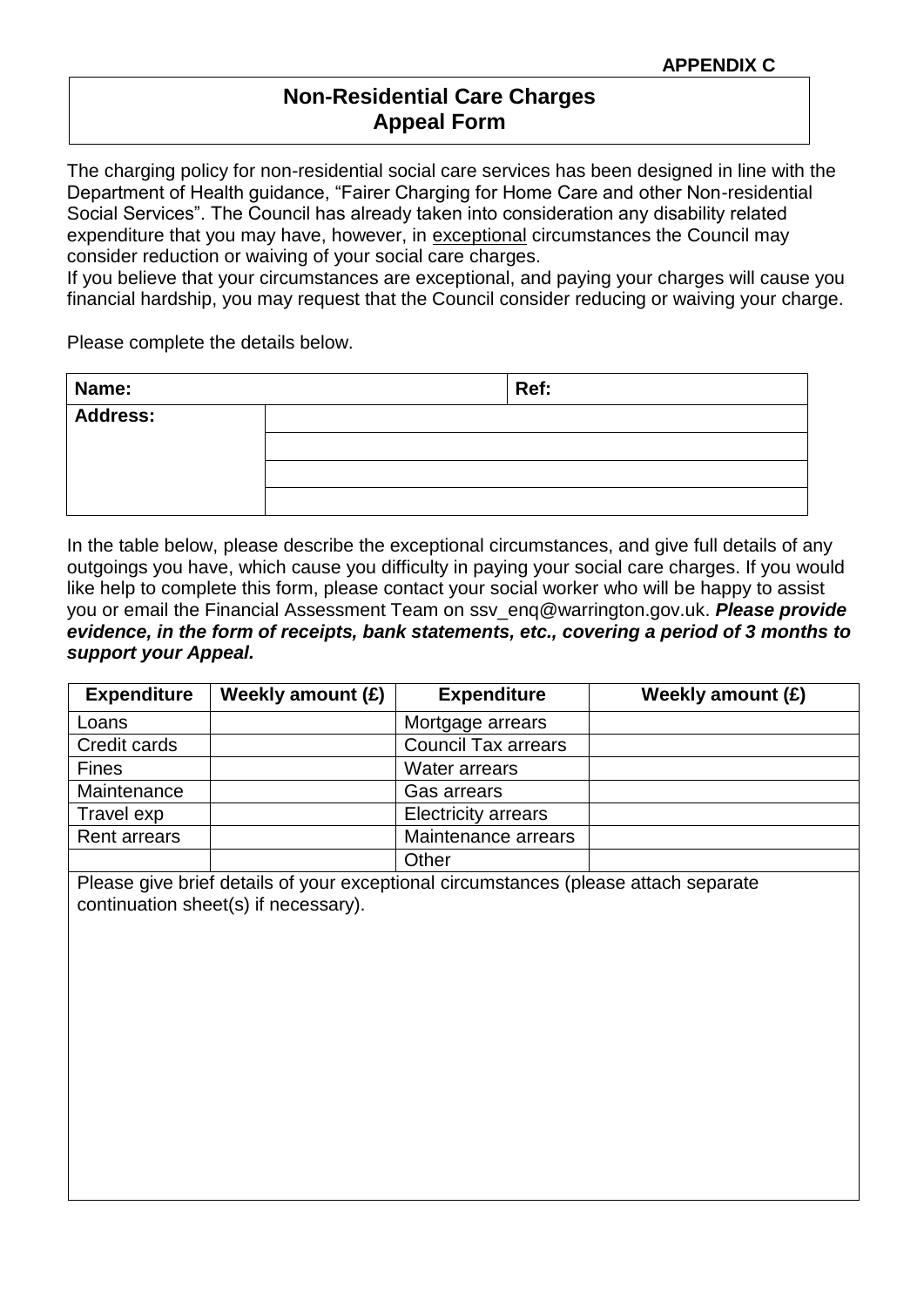#### **This form should be returned to: The Financial Assessment Team Manager, Corporate Services Directorate, New Town House, Ground Floor, Warrington WA1 2NH**

| <b>Consent</b>                                                                                                                                                                                                                                                                                                                          |       |  |
|-----------------------------------------------------------------------------------------------------------------------------------------------------------------------------------------------------------------------------------------------------------------------------------------------------------------------------------------|-------|--|
| I agree that the personal and financial information I have provided to Warrington<br>Borough Council or the Pension Service/Job Centre Plus, for the purpose of social care<br>financial assessment or welfare benefit purposes may be disclosed to each other for the<br>purpose of assessing entitlement to any benefits or services. |       |  |
| Please email the Financial Assessment Team on ssy_eng@warrington.gov.uk for<br>further details.                                                                                                                                                                                                                                         |       |  |
| Customer signature                                                                                                                                                                                                                                                                                                                      | Date: |  |
| Partner signature                                                                                                                                                                                                                                                                                                                       | Date: |  |

| Care Manager's Risk Assessment | Name: |  |
|--------------------------------|-------|--|
|                                |       |  |
|                                |       |  |
|                                |       |  |
|                                |       |  |
| Signature:                     |       |  |